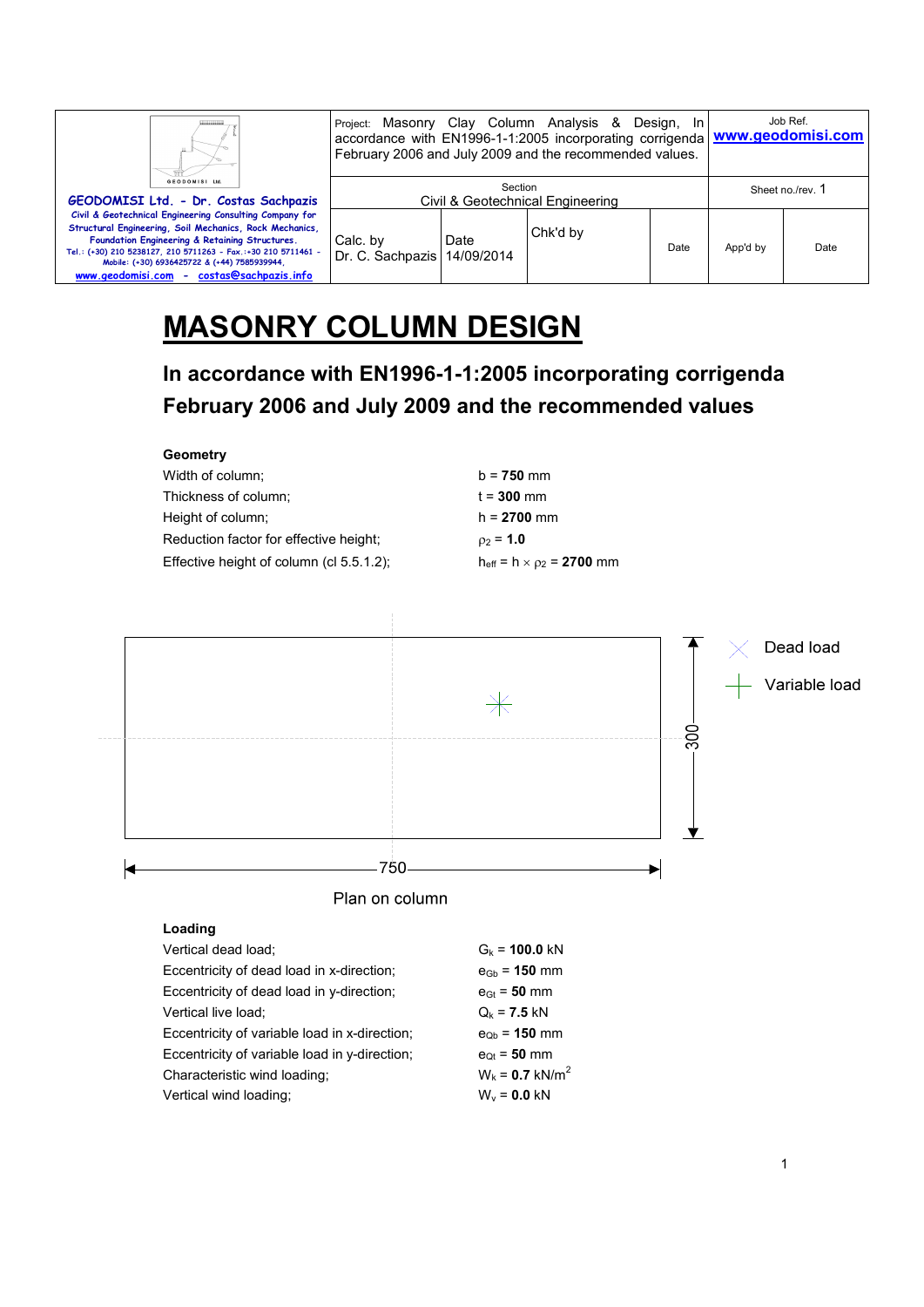|                                                                                                                                                                                                                                                                                                                                    | Project: Masonry Clay Column Analysis & Design, In<br>accordance with EN1996-1-1:2005 incorporating corrigenda<br>February 2006 and July 2009 and the recommended values. |                                                                                |                                                                                                                 | Job Ref.<br>www.geodomisi.com |                  |                |  |  |
|------------------------------------------------------------------------------------------------------------------------------------------------------------------------------------------------------------------------------------------------------------------------------------------------------------------------------------|---------------------------------------------------------------------------------------------------------------------------------------------------------------------------|--------------------------------------------------------------------------------|-----------------------------------------------------------------------------------------------------------------|-------------------------------|------------------|----------------|--|--|
| GEODOMISI Ltd<br>GEODOMISI Ltd. - Dr. Costas Sachpazis                                                                                                                                                                                                                                                                             | Section<br>Civil & Geotechnical Engineering                                                                                                                               |                                                                                |                                                                                                                 |                               | Sheet no./rev. 1 |                |  |  |
| Civil & Geotechnical Engineering Consulting Company for<br>Structural Engineering, Soil Mechanics, Rock Mechanics,<br>Foundation Engineering & Retaining Structures.<br>Tel.: (+30) 210 5238127, 210 5711263 - Fax.:+30 210 5711461 -<br>Mobile: (+30) 6936425722 & (+44) 7585939944,<br>www.geodomisi.com - costas@sachpazis.info | Calc. by<br>Dr. C. Sachpazis   14/09/2014                                                                                                                                 | Date                                                                           | Chk'd by                                                                                                        | Date                          | App'd by         | Date           |  |  |
| <b>Masonry details</b>                                                                                                                                                                                                                                                                                                             |                                                                                                                                                                           |                                                                                |                                                                                                                 |                               |                  |                |  |  |
| Masonry type;                                                                                                                                                                                                                                                                                                                      |                                                                                                                                                                           | Clay - Group 1                                                                 |                                                                                                                 |                               |                  |                |  |  |
| Mean compressive strength of masonry unit;                                                                                                                                                                                                                                                                                         |                                                                                                                                                                           | $f_b = 10 \text{ N/mm}^2$                                                      |                                                                                                                 |                               |                  |                |  |  |
| Density of masonry;                                                                                                                                                                                                                                                                                                                |                                                                                                                                                                           | $\gamma$ = 18 kN/m <sup>3</sup>                                                |                                                                                                                 |                               |                  |                |  |  |
| Mortar type;                                                                                                                                                                                                                                                                                                                       |                                                                                                                                                                           |                                                                                | M6 - General purpose mortar                                                                                     |                               |                  |                |  |  |
| Compressive strength of masonry mortar;                                                                                                                                                                                                                                                                                            |                                                                                                                                                                           |                                                                                | $f_m = 6$ N/mm <sup>2</sup>                                                                                     |                               |                  |                |  |  |
| Compressive strength factor - Table 3.3;                                                                                                                                                                                                                                                                                           | $K = 0.55$                                                                                                                                                                |                                                                                |                                                                                                                 |                               |                  |                |  |  |
| Characteristic compressive strength of masonry - eq 3.2                                                                                                                                                                                                                                                                            |                                                                                                                                                                           |                                                                                |                                                                                                                 |                               |                  |                |  |  |
|                                                                                                                                                                                                                                                                                                                                    |                                                                                                                                                                           |                                                                                | $f_k = K \times f_b^{0.7} \times f_m^{0.3} = 4.719$ N/mm <sup>2</sup>                                           |                               |                  |                |  |  |
| Characteristic flexural strength of masonry having a plane of failure parallel to the bed joints - cl 3.6.3                                                                                                                                                                                                                        |                                                                                                                                                                           |                                                                                | $f_{xk1} = 0.1$ N/mm <sup>2</sup>                                                                               |                               |                  |                |  |  |
| Partial factors for material strength                                                                                                                                                                                                                                                                                              |                                                                                                                                                                           |                                                                                |                                                                                                                 |                               |                  |                |  |  |
| Category of manufacturing control;                                                                                                                                                                                                                                                                                                 |                                                                                                                                                                           | <b>Category II</b>                                                             |                                                                                                                 |                               |                  |                |  |  |
| Class of execution control;                                                                                                                                                                                                                                                                                                        |                                                                                                                                                                           | Class 2                                                                        |                                                                                                                 |                               |                  |                |  |  |
| Partial factor for masonry in compressive flexure;                                                                                                                                                                                                                                                                                 |                                                                                                                                                                           | $\gamma_{\text{Mc}} = 3.00$                                                    |                                                                                                                 |                               |                  |                |  |  |
| <b>Slenderness ratio</b>                                                                                                                                                                                                                                                                                                           |                                                                                                                                                                           |                                                                                |                                                                                                                 |                               |                  |                |  |  |
| Slenderness ratio minor axis (cl.5.5.2.1);                                                                                                                                                                                                                                                                                         |                                                                                                                                                                           |                                                                                | $\lambda_t$ = h <sub>eff</sub> / t = 9.00                                                                       |                               |                  |                |  |  |
| Slenderness ratio major axis (cl.5.5.2.1);                                                                                                                                                                                                                                                                                         |                                                                                                                                                                           |                                                                                | $\lambda_{\rm b}$ = h <sub>eff</sub> / b = 3.60                                                                 |                               |                  |                |  |  |
| Maximum slenderness;                                                                                                                                                                                                                                                                                                               |                                                                                                                                                                           |                                                                                | $\lambda$ = max( $\lambda_t$ , $\lambda_b$ ) = <b>9.00</b>                                                      |                               |                  |                |  |  |
|                                                                                                                                                                                                                                                                                                                                    |                                                                                                                                                                           |                                                                                | PASS - Slenderness ratio is less than 27                                                                        |                               |                  |                |  |  |
| Load combinations derived from Eq 6.10a and Eq 6.10b for lateral loading (utilisation)                                                                                                                                                                                                                                             |                                                                                                                                                                           |                                                                                |                                                                                                                 |                               |                  |                |  |  |
| Combination 1;                                                                                                                                                                                                                                                                                                                     |                                                                                                                                                                           |                                                                                | 1.35 $\times$ perm unfav + 1 $\times$ perm fav + 1.5 $\times$ 0.7 $\times$ variable + 1.5 $\times$ 0.6 $\times$ |                               |                  |                |  |  |
| wind (0.018)                                                                                                                                                                                                                                                                                                                       |                                                                                                                                                                           |                                                                                |                                                                                                                 |                               |                  |                |  |  |
| Combination 2;                                                                                                                                                                                                                                                                                                                     |                                                                                                                                                                           |                                                                                | $0.85 \times 1.35 \times$ perm unfav + 1 $\times$ perm fav + 1.5 $\times$ variable + 1.5 $\times$ 0.6 $\times$  |                               |                  |                |  |  |
| wind (0.018)                                                                                                                                                                                                                                                                                                                       |                                                                                                                                                                           |                                                                                |                                                                                                                 |                               |                  |                |  |  |
| Combination 3;                                                                                                                                                                                                                                                                                                                     | $0.85 \times 1.35 \times$ perm unfav + 1 $\times$ perm fav + 1.5 $\times$ 0.7 $\times$ variable + 1.5 $\times$                                                            |                                                                                |                                                                                                                 |                               |                  |                |  |  |
| wind (0.029)                                                                                                                                                                                                                                                                                                                       |                                                                                                                                                                           |                                                                                |                                                                                                                 |                               |                  |                |  |  |
| The following output relates to combination 3                                                                                                                                                                                                                                                                                      |                                                                                                                                                                           |                                                                                |                                                                                                                 |                               |                  |                |  |  |
| Flexural strength of masonry                                                                                                                                                                                                                                                                                                       |                                                                                                                                                                           |                                                                                |                                                                                                                 |                               |                  |                |  |  |
| Self weight at middle of column;                                                                                                                                                                                                                                                                                                   | $S_{wt}$ = 0.5 $\times$ h $\times$ t $\times$ b $\times$ $\gamma$ = 5.468 kN                                                                                              |                                                                                |                                                                                                                 |                               |                  |                |  |  |
| Design compressive strength of masonry;                                                                                                                                                                                                                                                                                            |                                                                                                                                                                           |                                                                                | $f_d = f_k / \gamma_{Mc} = 1.573$ N/mm <sup>2</sup>                                                             |                               |                  |                |  |  |
| Design vertical compressive stress;                                                                                                                                                                                                                                                                                                |                                                                                                                                                                           |                                                                                | $\sigma_d = \min(\gamma_{fGh} \times (G_k + S_{wt}) / (t \times b), 0.2 \times f_d) = 0.315$                    |                               |                  |                |  |  |
| N/mm <sup>2</sup>                                                                                                                                                                                                                                                                                                                  |                                                                                                                                                                           |                                                                                |                                                                                                                 |                               |                  |                |  |  |
| Design flex masonry strength parallel to bed joints; $f_{xd1} = f_{xk1} / \gamma_{Mc} = 0.033$ N/mm <sup>2</sup>                                                                                                                                                                                                                   |                                                                                                                                                                           |                                                                                |                                                                                                                 |                               |                  |                |  |  |
|                                                                                                                                                                                                                                                                                                                                    |                                                                                                                                                                           |                                                                                | Apparent design flex strength parallel to bed joints; $f_{xd1,app} = f_{xd1} + \sigma_d = 0.348 \text{ N/mm}^2$ |                               |                  |                |  |  |
| Column subject to lateral loading about the major axis - Section 6.3                                                                                                                                                                                                                                                               |                                                                                                                                                                           |                                                                                |                                                                                                                 |                               |                  |                |  |  |
| Elastic section modulus of column;                                                                                                                                                                                                                                                                                                 |                                                                                                                                                                           |                                                                                | $Z_b = t \times b^2 / 6 = 28125000$ mm <sup>3</sup>                                                             |                               |                  |                |  |  |
| Moment of resist parallel to bed joints - eq.6.15;                                                                                                                                                                                                                                                                                 |                                                                                                                                                                           | $M_{\text{Rd1b}} = f_{\text{xd1,app}} \times Z_{\text{b}} = 9.785 \text{ kNm}$ |                                                                                                                 |                               |                  |                |  |  |
|                                                                                                                                                                                                                                                                                                                                    |                                                                                                                                                                           |                                                                                |                                                                                                                 |                               |                  | $\overline{2}$ |  |  |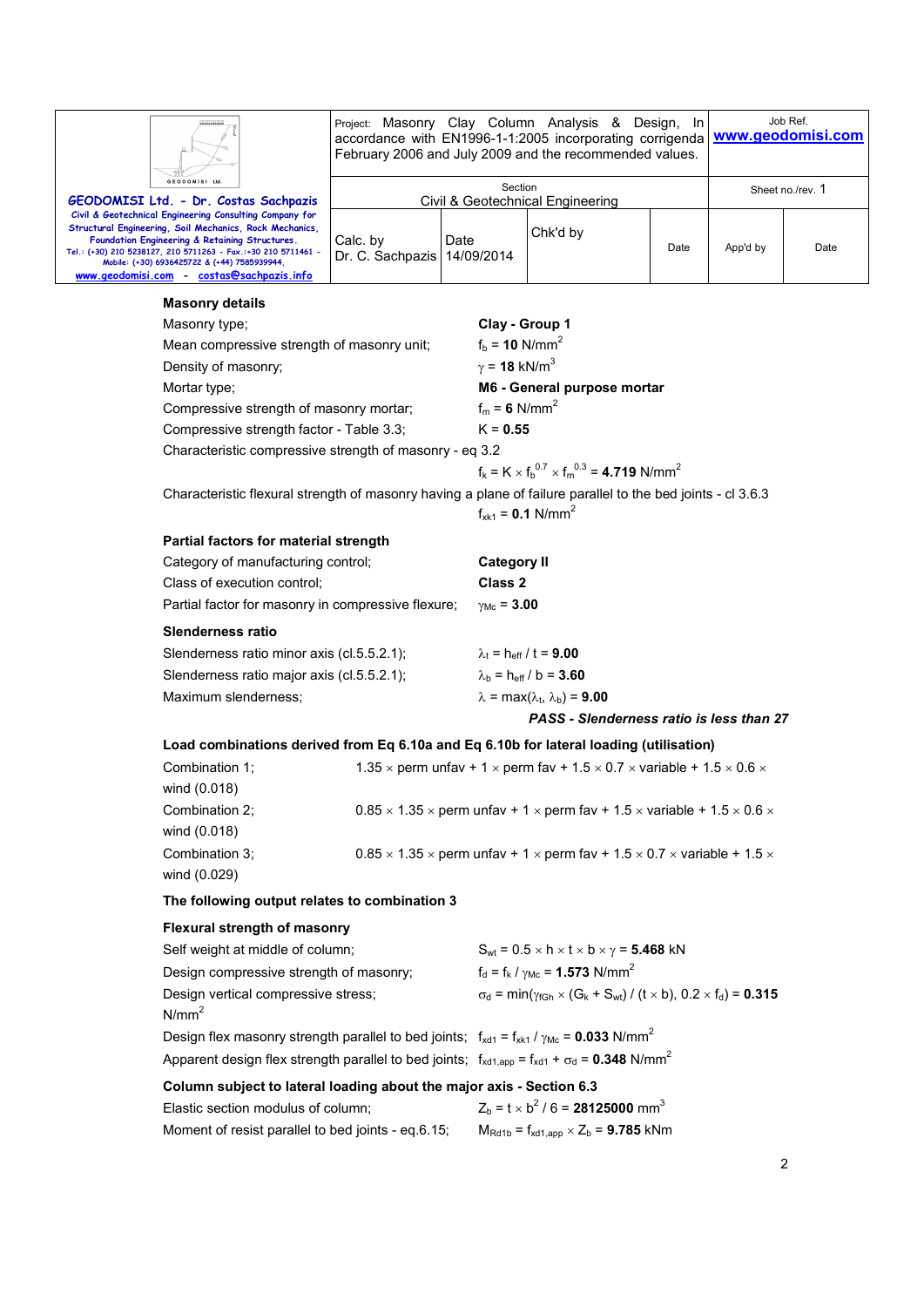|                                                                                                                                                                                                                                                                                                                                    | Project: Masonry Clay Column Analysis & Design, In<br>accordance with EN1996-1-1:2005 incorporating corrigenda<br>February 2006 and July 2009 and the recommended values. |                                                                                                                    |                                                                                                                          |      | Job Ref.<br>www.geodomisi.com |                  |  |
|------------------------------------------------------------------------------------------------------------------------------------------------------------------------------------------------------------------------------------------------------------------------------------------------------------------------------------|---------------------------------------------------------------------------------------------------------------------------------------------------------------------------|--------------------------------------------------------------------------------------------------------------------|--------------------------------------------------------------------------------------------------------------------------|------|-------------------------------|------------------|--|
| <b>GEODOMISI Ltd</b><br>GEODOMISI Ltd. - Dr. Costas Sachpazis                                                                                                                                                                                                                                                                      |                                                                                                                                                                           | Section                                                                                                            | Civil & Geotechnical Engineering                                                                                         |      |                               | Sheet no./rev. 1 |  |
| Civil & Geotechnical Engineering Consulting Company for<br>Structural Engineering, Soil Mechanics, Rock Mechanics,<br>Foundation Engineering & Retaining Structures.<br>Tel.: (+30) 210 5238127, 210 5711263 - Fax.:+30 210 5711461 -<br>Mobile: (+30) 6936425722 & (+44) 7585939944,<br>www.geodomisi.com - costas@sachpazis.info | Calc. by<br>Dr. C. Sachpazis   14/09/2014                                                                                                                                 | Date                                                                                                               | Chk'd by                                                                                                                 | Date | App'd by                      | Date             |  |
| Bending moment coefficient;                                                                                                                                                                                                                                                                                                        |                                                                                                                                                                           | $\alpha$ = 0.125                                                                                                   |                                                                                                                          |      |                               |                  |  |
| Design moment in column;                                                                                                                                                                                                                                                                                                           |                                                                                                                                                                           |                                                                                                                    | $M_{\text{Edb}} = \gamma_{\text{fWh}} \times \alpha \times W_{k} \times h^{2} \times t = 0.287$ kNm                      |      |                               |                  |  |
|                                                                                                                                                                                                                                                                                                                                    |                                                                                                                                                                           |                                                                                                                    | PASS - Moment resistance greater than design moment in column                                                            |      |                               |                  |  |
| Column subject to lateral loading about the minor axis - Section 6.3                                                                                                                                                                                                                                                               |                                                                                                                                                                           |                                                                                                                    |                                                                                                                          |      |                               |                  |  |
| Elastic section modulus of column;                                                                                                                                                                                                                                                                                                 |                                                                                                                                                                           |                                                                                                                    | $Z_t = b \times t^2 / 6 = 11250000$ mm <sup>3</sup>                                                                      |      |                               |                  |  |
| Moment of resist parallel to bed joints - eq.6.15;                                                                                                                                                                                                                                                                                 |                                                                                                                                                                           |                                                                                                                    | $M_{\text{Rd1t}} = f_{\text{xd1,app}} \times Z_t = 3.914 \text{ kNm}$                                                    |      |                               |                  |  |
| Bending moment coefficient;                                                                                                                                                                                                                                                                                                        |                                                                                                                                                                           | $\alpha$ = 0.125                                                                                                   |                                                                                                                          |      |                               |                  |  |
| Design moment in column;                                                                                                                                                                                                                                                                                                           |                                                                                                                                                                           |                                                                                                                    | $M_{\text{Edt}} = \gamma_{\text{fWh}} \times \alpha \times W_k \times h^2 \times b = 0.718$ kNm                          |      |                               |                  |  |
|                                                                                                                                                                                                                                                                                                                                    |                                                                                                                                                                           |                                                                                                                    | PASS - Moment resistance greater than design moment in column                                                            |      |                               |                  |  |
|                                                                                                                                                                                                                                                                                                                                    |                                                                                                                                                                           | Load combinations derived from Eq 6.10a and Eq 6.10b for vertical loading (utilisation)                            |                                                                                                                          |      |                               |                  |  |
| Combination 1:<br>wind (0.748)                                                                                                                                                                                                                                                                                                     |                                                                                                                                                                           |                                                                                                                    | 1.35 $\times$ perm unfav + 1 $\times$ perm fav + 1.5 $\times$ 0.7 $\times$ variable + 1.5 $\times$ 0.6 $\times$          |      |                               |                  |  |
| Combination 2;<br>wind (0.662)                                                                                                                                                                                                                                                                                                     |                                                                                                                                                                           |                                                                                                                    | $0.85 \times 1.35 \times$ perm unfav + 1 $\times$ perm fav + 1.5 $\times$ variable + 1.5 $\times$ 0.6 $\times$           |      |                               |                  |  |
| Combination 3;<br>wind (0.663)                                                                                                                                                                                                                                                                                                     |                                                                                                                                                                           |                                                                                                                    | $0.85 \times 1.35 \times$ perm unfav + 1 $\times$ perm fav + 1.5 $\times$ 0.7 $\times$ variable + 1.5 $\times$           |      |                               |                  |  |
| The following output relates to combination 1                                                                                                                                                                                                                                                                                      |                                                                                                                                                                           |                                                                                                                    |                                                                                                                          |      |                               |                  |  |
| <b>Flexural strength of masonry</b>                                                                                                                                                                                                                                                                                                |                                                                                                                                                                           |                                                                                                                    |                                                                                                                          |      |                               |                  |  |
| Self weight at middle of column;                                                                                                                                                                                                                                                                                                   |                                                                                                                                                                           |                                                                                                                    | $S_{wt}$ = 0.5 $\times$ h $\times$ t $\times$ b $\times$ $\gamma$ = <b>5.468</b> kN                                      |      |                               |                  |  |
| Design compressive strength of masonry;                                                                                                                                                                                                                                                                                            |                                                                                                                                                                           |                                                                                                                    | $f_d = f_k / \gamma_{Mc} = 1.573$ N/mm <sup>2</sup>                                                                      |      |                               |                  |  |
| Design vertical compressive stress;<br>N/mm <sup>2</sup>                                                                                                                                                                                                                                                                           |                                                                                                                                                                           |                                                                                                                    | $\sigma_d$ = min( $\gamma_{f Gh}$ × (G <sub>k</sub> + S <sub>wt</sub> ) / (t × b), 0.2 × f <sub>d</sub> ) = <b>0.315</b> |      |                               |                  |  |
| Design flex masonry strength parallel to bed joints; $f_{xd1} = f_{xk1}/\gamma_{Mc} = 0.033$ N/mm <sup>2</sup>                                                                                                                                                                                                                     |                                                                                                                                                                           |                                                                                                                    |                                                                                                                          |      |                               |                  |  |
|                                                                                                                                                                                                                                                                                                                                    |                                                                                                                                                                           | Apparent design flex strength parallel to bed joints; $f_{xd1,app} = f_{xd1} + \sigma_d = 0.348$ N/mm <sup>2</sup> |                                                                                                                          |      |                               |                  |  |
| Column subject to lateral loading about the major axis - Section 6.3                                                                                                                                                                                                                                                               |                                                                                                                                                                           |                                                                                                                    |                                                                                                                          |      |                               |                  |  |
| Elastic section modulus of column;                                                                                                                                                                                                                                                                                                 |                                                                                                                                                                           |                                                                                                                    | $Z_b = t \times b^2 / 6 = 28125000$ mm <sup>3</sup>                                                                      |      |                               |                  |  |
| Moment of resist parallel to bed joints - eq.6.15;                                                                                                                                                                                                                                                                                 |                                                                                                                                                                           |                                                                                                                    | $M_{\text{Rd1b}} = f_{xd1,app} \times Z_b = 9.785 \text{ kNm}$                                                           |      |                               |                  |  |
| Bending moment coefficient;                                                                                                                                                                                                                                                                                                        |                                                                                                                                                                           | $\alpha$ = 0.125                                                                                                   |                                                                                                                          |      |                               |                  |  |
| Design moment in column;                                                                                                                                                                                                                                                                                                           |                                                                                                                                                                           |                                                                                                                    | $M_{\text{Edb}} = \gamma_{\text{fWh}} \times \alpha \times W_k \times h^2 \times t = 0.172$ kNm                          |      |                               |                  |  |
|                                                                                                                                                                                                                                                                                                                                    | PASS - Moment resistance greater than design moment in column                                                                                                             |                                                                                                                    |                                                                                                                          |      |                               |                  |  |
|                                                                                                                                                                                                                                                                                                                                    | Column subject to lateral loading about the minor axis - Section 6.3                                                                                                      |                                                                                                                    |                                                                                                                          |      |                               |                  |  |
| Elastic section modulus of column;                                                                                                                                                                                                                                                                                                 |                                                                                                                                                                           |                                                                                                                    | $Z_t = b \times t^2 / 6 = 11250000$ mm <sup>3</sup>                                                                      |      |                               |                  |  |
| Moment of resist parallel to bed joints - eq.6.15;                                                                                                                                                                                                                                                                                 |                                                                                                                                                                           |                                                                                                                    | $M_{\text{Rd1t}} = f_{\text{xd1,app}} \times Z_t = 3.914 \text{ kNm}$                                                    |      |                               |                  |  |
| Bending moment coefficient;                                                                                                                                                                                                                                                                                                        |                                                                                                                                                                           | $\alpha$ = 0.125                                                                                                   |                                                                                                                          |      |                               |                  |  |
| Design moment in column;                                                                                                                                                                                                                                                                                                           |                                                                                                                                                                           |                                                                                                                    | $M_{\text{Edt}} = \gamma_{\text{fWh}} \times \alpha \times W_k \times h^2 \times b = 0.431$ kNm                          |      |                               |                  |  |
|                                                                                                                                                                                                                                                                                                                                    | PASS - Moment resistance greater than design moment in column                                                                                                             |                                                                                                                    |                                                                                                                          |      |                               |                  |  |
|                                                                                                                                                                                                                                                                                                                                    |                                                                                                                                                                           |                                                                                                                    |                                                                                                                          |      |                               |                  |  |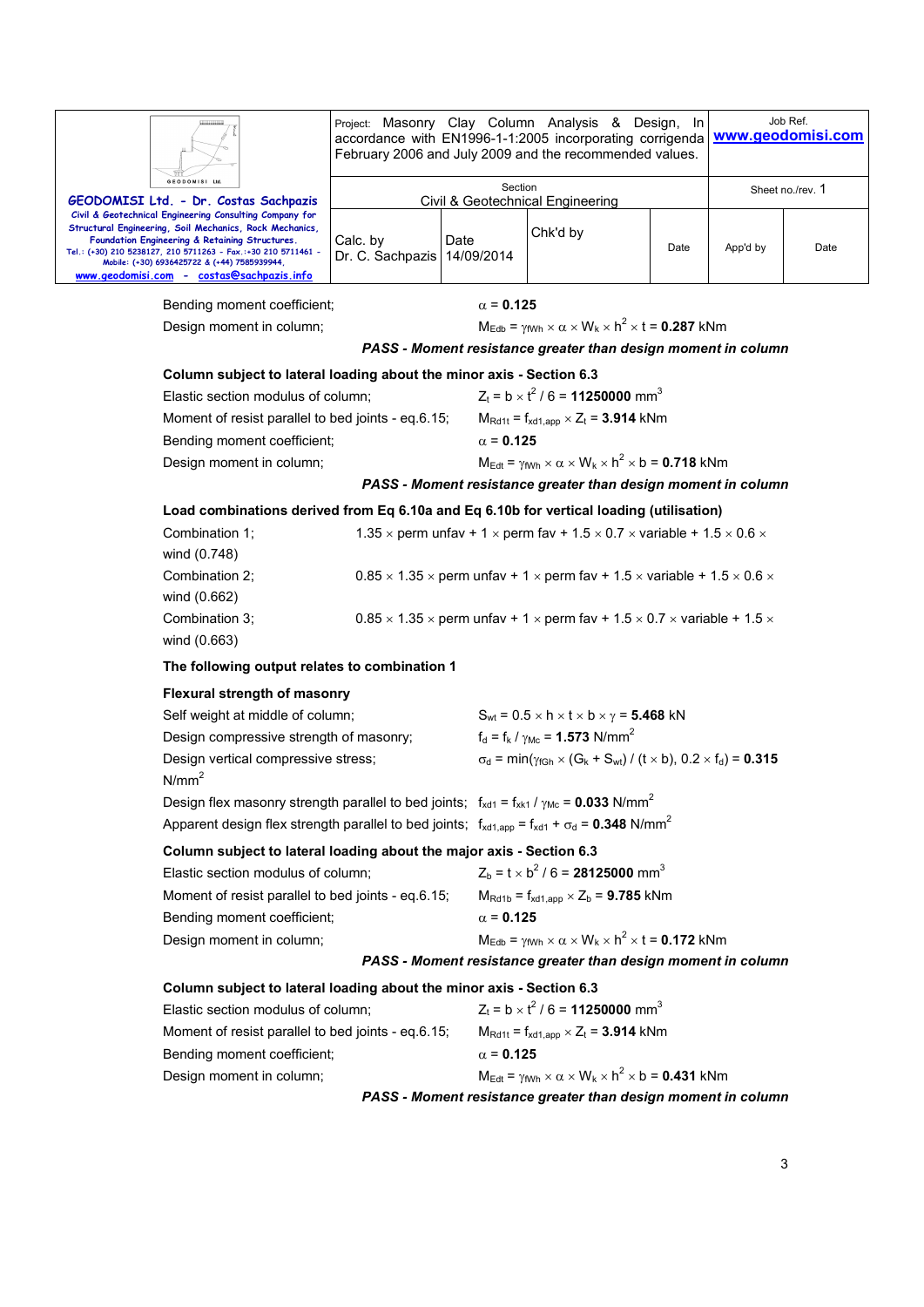| GEODOMISI Ltd.<br>Section                                                                                                                                                                                                                                                                                                                                                                                               | Ш                                     | Project: Masonry Clay Column Analysis & Design, In<br>accordance with EN1996-1-1:2005 incorporating corrigenda   www.geodomisi.com<br>February 2006 and July 2009 and the recommended values. |  |  |  |                  | Job Ref. |
|-------------------------------------------------------------------------------------------------------------------------------------------------------------------------------------------------------------------------------------------------------------------------------------------------------------------------------------------------------------------------------------------------------------------------|---------------------------------------|-----------------------------------------------------------------------------------------------------------------------------------------------------------------------------------------------|--|--|--|------------------|----------|
|                                                                                                                                                                                                                                                                                                                                                                                                                         | GEODOMISI Ltd. - Dr. Costas Sachpazis | Civil & Geotechnical Engineering                                                                                                                                                              |  |  |  | Sheet no./rev. 1 |          |
| Civil & Geotechnical Engineering Consulting Company for<br>Structural Engineering, Soil Mechanics, Rock Mechanics,<br>Chk'd by<br>Calc. by<br>Date<br>Foundation Engineering & Retaining Structures.<br>Date<br>App'd by<br>Tel.: (+30) 210 5238127, 210 5711263 - Fax,:+30 210 5711461 -<br>Dr. C. Sachpazis   14/09/2014<br>Mobile: (+30) 6936425722 & (+44) 7585939944.<br>www.geodomisi.com - costas@sachpazis.info |                                       |                                                                                                                                                                                               |  |  |  |                  | Date     |

## **Reduction factor for slenderness and eccentricity about the major axis - Section 6.1.2.2**

| Design bending moment top or bottom of column;                                                                    | $M_{\text{idb}} = abs(\gamma_{fGv} \times G_k \times e_{Gb} + \gamma_{fQv} \times Q_k \times e_{Qb}) = 21.4$<br>kNm                                                               |
|-------------------------------------------------------------------------------------------------------------------|-----------------------------------------------------------------------------------------------------------------------------------------------------------------------------------|
| Design vertical load at top or bottom of column;                                                                  | $N_{\text{idb}} = abs(\gamma_{fGv} \times G_k + \gamma_{fQv} \times Q_k) = 142.9$ kN                                                                                              |
| Initial eccentricity - cl.5.5.1.1;                                                                                | $e_{init} = h_{eff} / 450 = 6.0$ mm                                                                                                                                               |
| Conservativley assume moment due to wind load at the top of the column is equal to that at mid height             |                                                                                                                                                                                   |
| Eccentricity due to horizontal load;                                                                              | $e_{hb} = M_{Edb} / N_{idb} = 1.2$ mm                                                                                                                                             |
| Eccentricity at top or bottom of column - eq.6.5;                                                                 | $e_{ib}$ = max(M <sub>idb</sub> / N <sub>idb</sub> + $e_{hb}$ + $e_{init}$ , 0.05 × b) = <b>157.2</b><br>mm                                                                       |
| Reduction factor top or bottom of column - eq.6.4;                                                                | $\Phi_{\rm ib}$ = max(1 - 2 × e <sub>ib</sub> / b, 0) = <b>0.581</b>                                                                                                              |
| Ratio of top and middle mnts due to eccentricity;                                                                 | $\alpha_{\text{mdb}} = 1.0$                                                                                                                                                       |
| Design bending moment at middle of column;                                                                        | $M_{\text{mdb}} = \alpha_{\text{mdb}} \times abs(\gamma_{\text{fGv}} \times G_k \times e_{\text{Gb}} + \gamma_{\text{fQv}} \times Q_k \times e_{\text{Qb}})$<br>= <b>21.4</b> kNm |
| Design vertical load at middle of column;                                                                         | $N_{\text{mdb}} = \gamma_{fGv} \times G_k + \gamma_{fQv} \times Q_k + \gamma_{fGv} \times t \times b \times \gamma \times h / 2 =$<br>150.3 kN                                    |
| Eccentricity due to horizontal load;                                                                              | $e_{\text{hmb}} = M_{Edb} / N_{\text{mdb}} = 1.1$ mm                                                                                                                              |
| Eccentricity middle of column due to loads - eq.6.7; $e_{mb} = M_{mdb} / N_{mdb} + e_{hmb} + e_{init} = 149.8$ mm |                                                                                                                                                                                   |
| Eccentricity at middle of column due to creep;                                                                    | $e_{kb} = 0.0$ mm                                                                                                                                                                 |
| Eccentricity at middle of column - eq.6.6;                                                                        | $e_{mkb}$ = max( $e_{mb}$ + $e_{kb}$ , 0.05 $\times$ b) = <b>149.8</b> mm                                                                                                         |
| From eq.G.2;                                                                                                      | $A_{1b} = 1 - 2 \times e_{mkb} / b = 0.601$                                                                                                                                       |
| Short term secant modulus of elasticity factor;                                                                   | $K_{E} = 1000$                                                                                                                                                                    |
| Modulus of elasticity - cl.3.7.2;                                                                                 | $E = K_E \times f_k = 4719$ N/mm <sup>2</sup>                                                                                                                                     |
| Slenderness - eq.G.4;                                                                                             | $\lambda_{\rm b}$ = (h <sub>eff</sub> / b) $\times \sqrt{(f_k / E)}$ = 0.114                                                                                                      |
| From eq.G.3;                                                                                                      | $u_b = (\lambda_b - 0.063) / (0.73 - 1.17 \times e_{mkb} / b) = 0.102$                                                                                                            |
| Reduction factor at middle of column - eq.G.1;                                                                    | $\Phi_{\rm mb}$ = max(A <sub>1b</sub> × e <sub>e</sub> <sup>-(u</sup> <sub>b</sub> × u <sub>b</sub> )/2, 0) = <b>0.597</b>                                                        |
| Reduction factor for slenderness and eccentricity;                                                                | $\Phi_{\rm b}$ = min( $\Phi_{\rm ib}$ , $\Phi_{\rm mb}$ ) = 0.581                                                                                                                 |
| Reduction factor for slenderness and eccentricity about the minor axis - Section 6.1.2.2                          |                                                                                                                                                                                   |
| Design bending moment top or bottom of column;                                                                    | $M_{\text{idt}} = abs(\gamma_{fGv} \times G_k \times e_{Gt} + \gamma_{fQv} \times Q_k \times e_{Qt}) = 7.1$<br>kNm                                                                |
| Design vertical load at top or bottom of column;                                                                  | $N_{\text{idt}} = abs(\gamma_{fGv} \times G_k + \gamma_{fQv} \times Q_k) = 142.9$ kN                                                                                              |
| Initial eccentricity - cl.5.5.1.1;                                                                                | $e_{init} = h_{eff} / 450 = 6.0$ mm                                                                                                                                               |
| Conservativley assume moment due to wind load at the top of the column is equal to that at mid height             |                                                                                                                                                                                   |
| Eccentricity due to horizontal load;                                                                              | $e_{\rm ht} = M_{\rm Edt} / N_{\rm idt} = 3.0$ mm                                                                                                                                 |
| Eccentricity at top or bottom of column - eq.6.5;                                                                 | $e_{it}$ = max(M <sub>idt</sub> / N <sub>idt</sub> + $e_{ht}$ + $e_{init}$ , 0.05 $\times$ t) = <b>59.0</b> mm                                                                    |
| Reduction factor top or bottom of column - eq.6.4;                                                                | $\Phi_{it}$ = max(1 - 2 × e <sub>it</sub> / t, 0) = <b>0.607</b>                                                                                                                  |
| Ratio of top and middle mnts due to eccentricity;                                                                 | $\alpha_{\text{mdt}} = 1.0$                                                                                                                                                       |

Design bending moment at middle of column;  $M_{\text{mdt}} = \alpha_{\text{mdt}} \times abs(\gamma_{\text{fGv}} \times G_k \times e_{\text{Gt}} + \gamma_{\text{fQv}} \times Q_k \times e_{\text{Qt}}) =$ **7.1** kNm